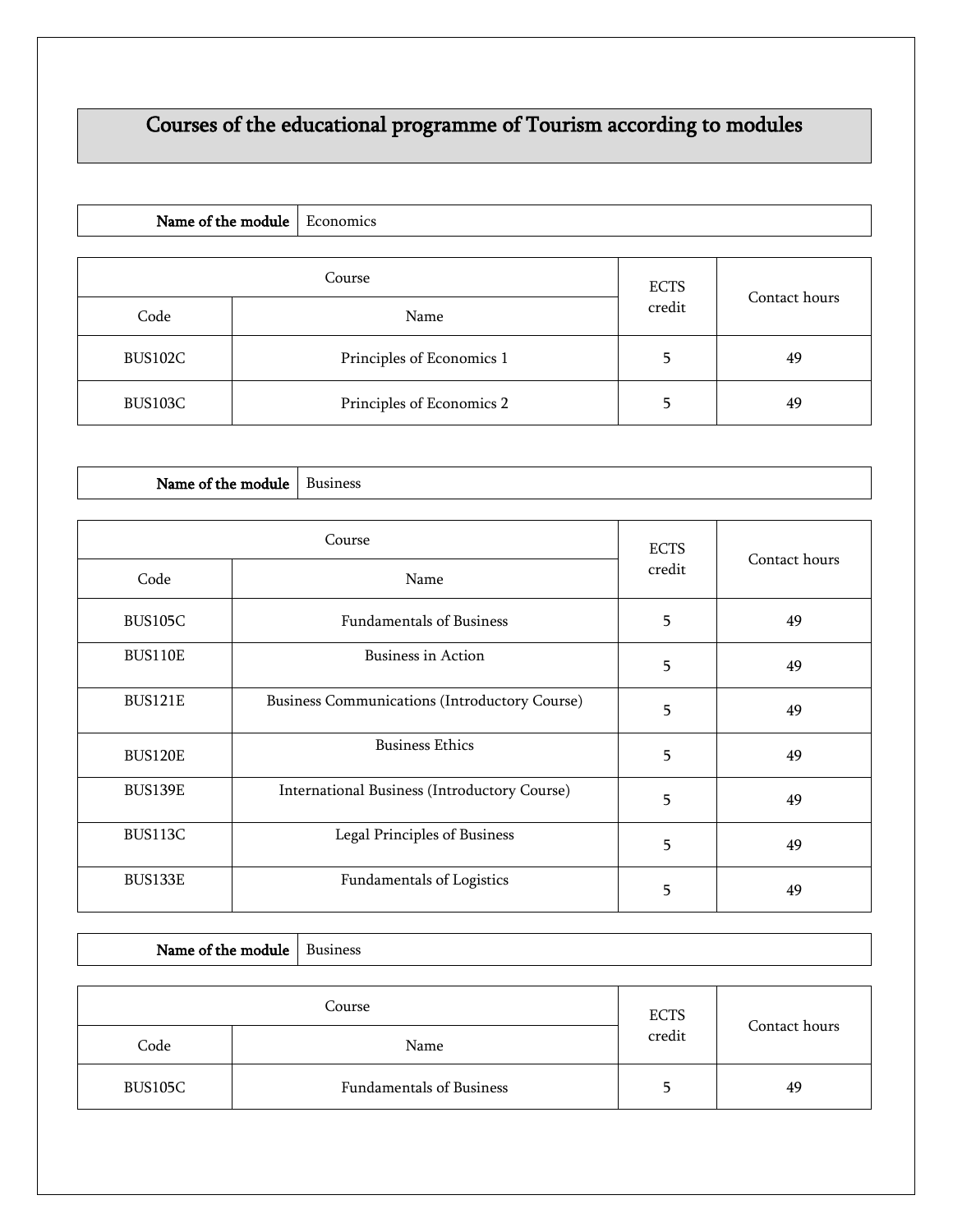| <b>BUS110E</b> | <b>Business in Action</b>                     | 5 | 49 |
|----------------|-----------------------------------------------|---|----|
| <b>BUS121E</b> | Business Communications (Introductory course) | 5 | 49 |
| BUS120E        | <b>Business Ethics</b>                        | 5 | 49 |
| BUS139E        | International Business (Introductory course)  | 5 | 49 |
| BUS113C        | Legal Principles of Business                  | 5 | 49 |
| BUS133E        | <b>Fundamentals of Logistics</b>              | 5 | 49 |

Name of the module Finances

| Course  |                        | <b>ECTS</b> |               |
|---------|------------------------|-------------|---------------|
| Code    | Name                   | credit      | Contact hours |
| BUS107C | Financial Accounting 1 |             | 49            |
| BUS111C | Financial Accounting 2 |             | 49            |

| Name of the module |  | Marketing                        |        |               |
|--------------------|--|----------------------------------|--------|---------------|
|                    |  |                                  |        |               |
| Course             |  | <b>ECTS</b>                      |        |               |
| Code               |  | Name                             | credit | Contact hours |
| BUS108C            |  | <b>Fundamentals of Marketing</b> | 5      | 49            |
| TOR107C            |  | <b>Tourism Marketing</b>         | 5      | 49            |
| <b>BUS115E</b>     |  | Business Marketing (2B)          | 5      | 49            |
| <b>BUS140E</b>     |  | Principles of Service Marketing  | 5      | 49            |

Name of the module  $\Big|$  Foreign Language

| Course  |                                       | <b>ECTS</b> |               |
|---------|---------------------------------------|-------------|---------------|
| Code    | Name                                  | credit      | Contact hours |
| BUS109E | Foreign Language - Business English 1 |             | 49            |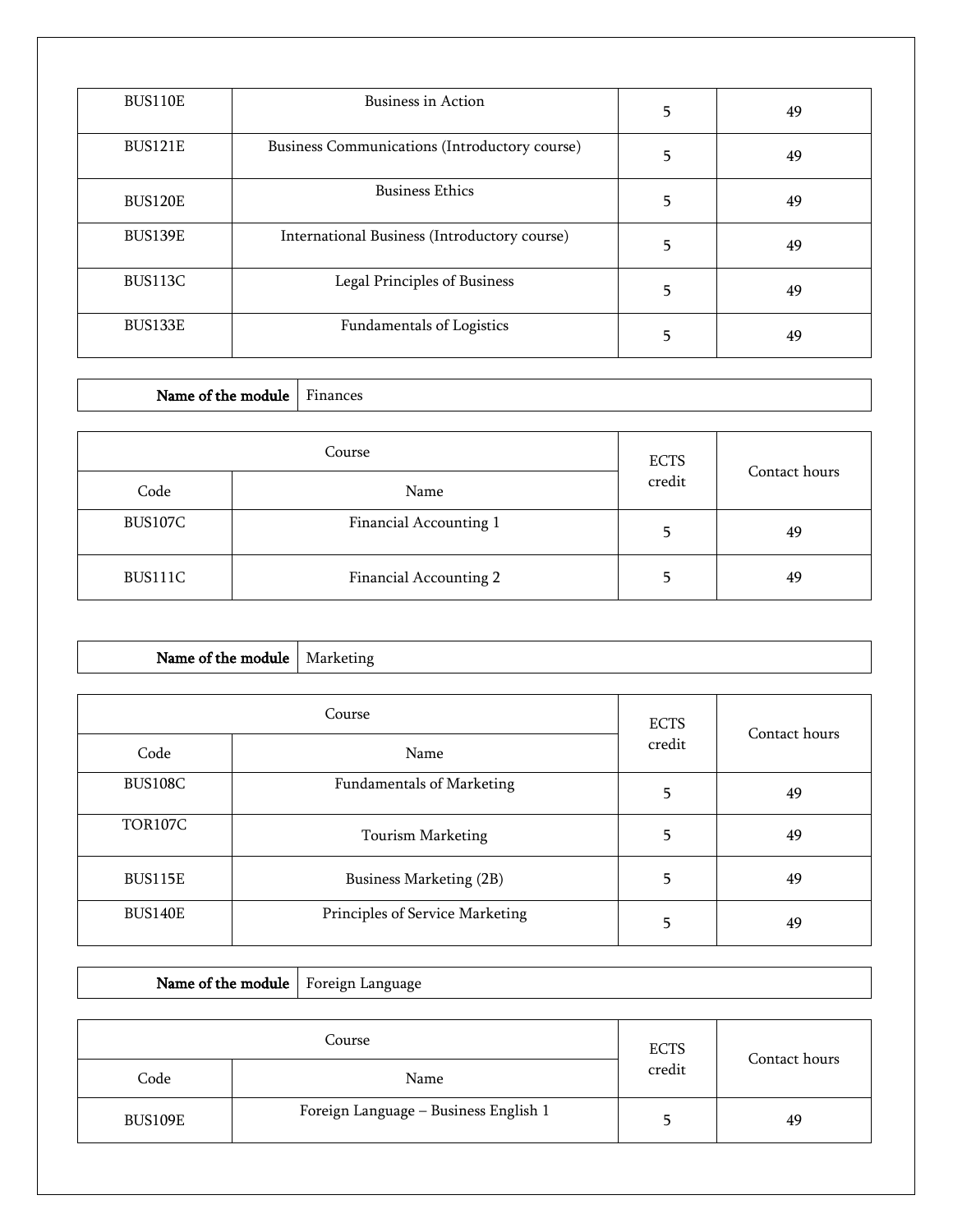| <b>BUS114E</b>     |                            | Foreign Language - Business English 2         | 5           | 49            |
|--------------------|----------------------------|-----------------------------------------------|-------------|---------------|
|                    |                            |                                               |             |               |
| Name of the module |                            | Management                                    |             |               |
|                    |                            |                                               |             |               |
|                    |                            | Course                                        | <b>ECTS</b> | Contact hours |
| Code               |                            | Name                                          | credit      |               |
| BUS112C            | Fundamentals of Management |                                               | 5           | 49            |
| <b>TOR105C</b>     | Hospitality Management     |                                               | 5           | 49            |
| <b>TOR104C</b>     | Event Administration       |                                               | 5           | 49            |
| <b>TOR111C</b>     | Hotel Management           |                                               | 5           | 49            |
| <b>BUS126E</b>     |                            | Organizational Behavior (Introductory course) | 5           | 49            |
| <b>BUS128E</b>     |                            | <b>International Management</b>               | 5           | 49            |

| Name of the module | Tourism                             |             |               |
|--------------------|-------------------------------------|-------------|---------------|
|                    | Course                              | <b>ECTS</b> |               |
| Code               | Name                                | credit      | Contact hours |
| <b>TOR101C</b>     | Introduction to Tourism             | 5           | 49            |
| <b>TOR102C</b>     | Tourism Geography                   | 5           | 49            |
| <b>TOR103C</b>     | Environmental and Adventure Tourism | 5           | 49            |
| <b>TOR106C</b>     | Cultural Tourism                    | 5           | 49            |
| <b>TOR109C</b>     | <b>Excursion Studies</b>            | 5           | 49            |
| <b>TOR110C</b>     | Recreation and Balneology           | 5           | 49            |
| TOR112C            | Tour Operating                      | 5           | 49            |
| TOR113C            | IT Technologies in Tourism          | 5           | 49            |
| TOR114C            | Medical Tourism                     | 5           | 49            |
| <b>TOR115E</b>     | Tourism Transport Service           | 5           | 49            |